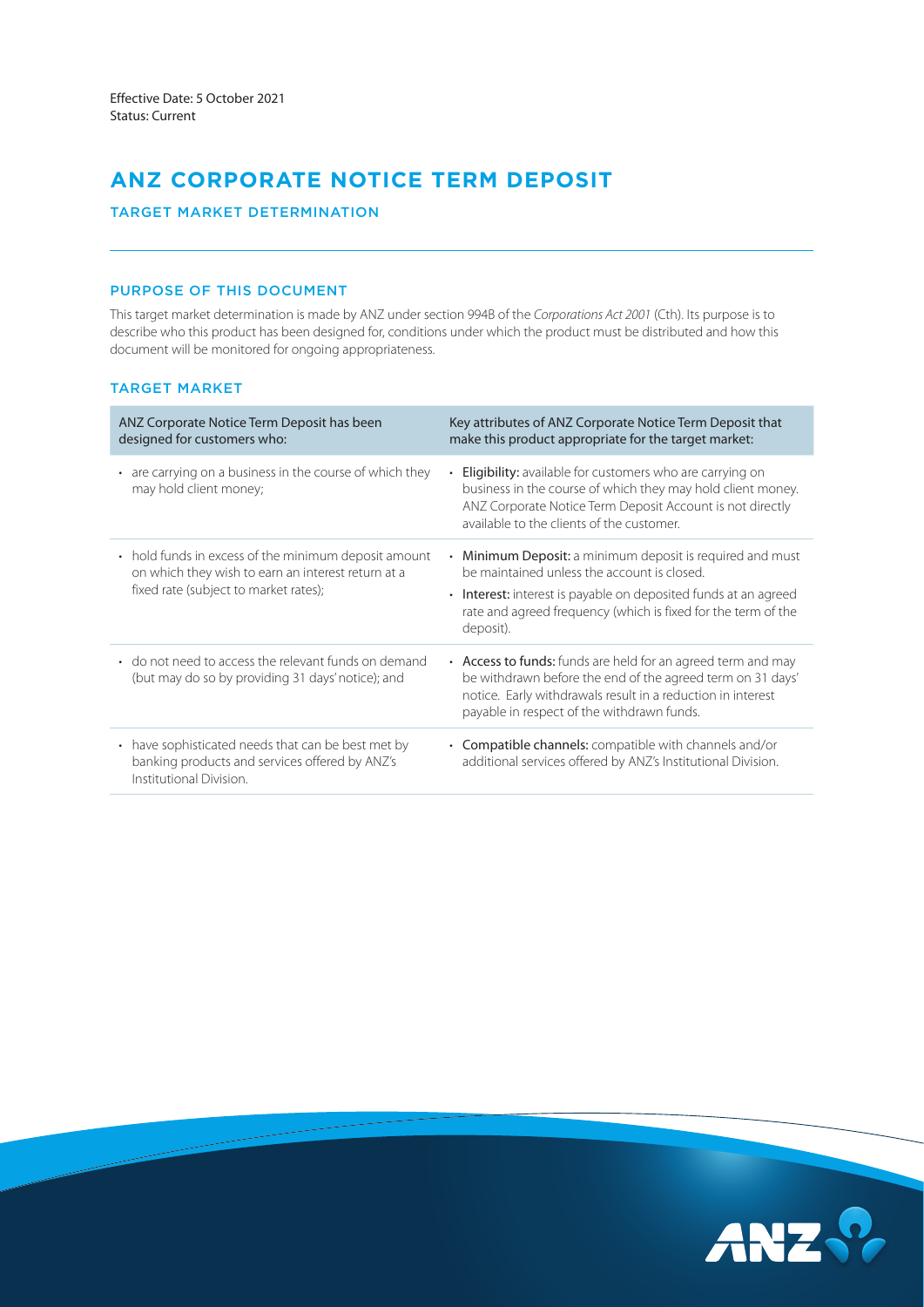## DISTRIBUTION CONDITIONS

ANZ applies the following conditions and restrictions to the distribution of ANZ Corporate Notice Term Deposit so that it is likely to be issued to customers in the target market.

|                             | Condition                                                                                                                                                                                                                                                                                              | Why do we do this?                                                                                                                                                                                                                                                                                                                                                                                    |
|-----------------------------|--------------------------------------------------------------------------------------------------------------------------------------------------------------------------------------------------------------------------------------------------------------------------------------------------------|-------------------------------------------------------------------------------------------------------------------------------------------------------------------------------------------------------------------------------------------------------------------------------------------------------------------------------------------------------------------------------------------------------|
| Channel                     | ANZ Corporate Notice Term Deposit can only be issued to<br>customers through the following distribution channels:<br>• ANZ Institutional<br>ANZ Corporate Notice Term Deposit cannot be issued to<br>customers by third parties.                                                                       | So that ANZ only issues ANZ Corporate<br>Notice Term Deposit to a customer if<br>it receives the customer's application<br>for the account through channels that<br>are subject to appropriate conditions,<br>controls and/or monitoring by ANZ.                                                                                                                                                      |
| Training &<br>Accreditation | ANZ Corporate Notice Term Deposit can only be issued to<br>customers by:<br>• authorised ANZ staff.                                                                                                                                                                                                    | So that:<br>• checks are conducted on matters such<br>as qualifications and past conduct for<br>ANZ staff involved in the distribution of<br>ANZ products; and<br>• ANZ staff responsible for issuing<br>products understand the distribution<br>process they are required to comply<br>with when distributing ANZ products,<br>as well as the legislative framework<br>relevant to their activities. |
| Process                     | ANZ Corporate Notice Term Deposit can only be issued to<br>customers by:<br>• following ANZ's customer application and assessment<br>process applicable to a customer holding client monies,<br>including making relevant enquiries into the customer's<br>product needs as a holder of client monies. | So that inquiries are made to determine<br>whether:<br>• the product meets the needs, financial<br>situation and objectives of the<br>customer in holding client monies.                                                                                                                                                                                                                              |